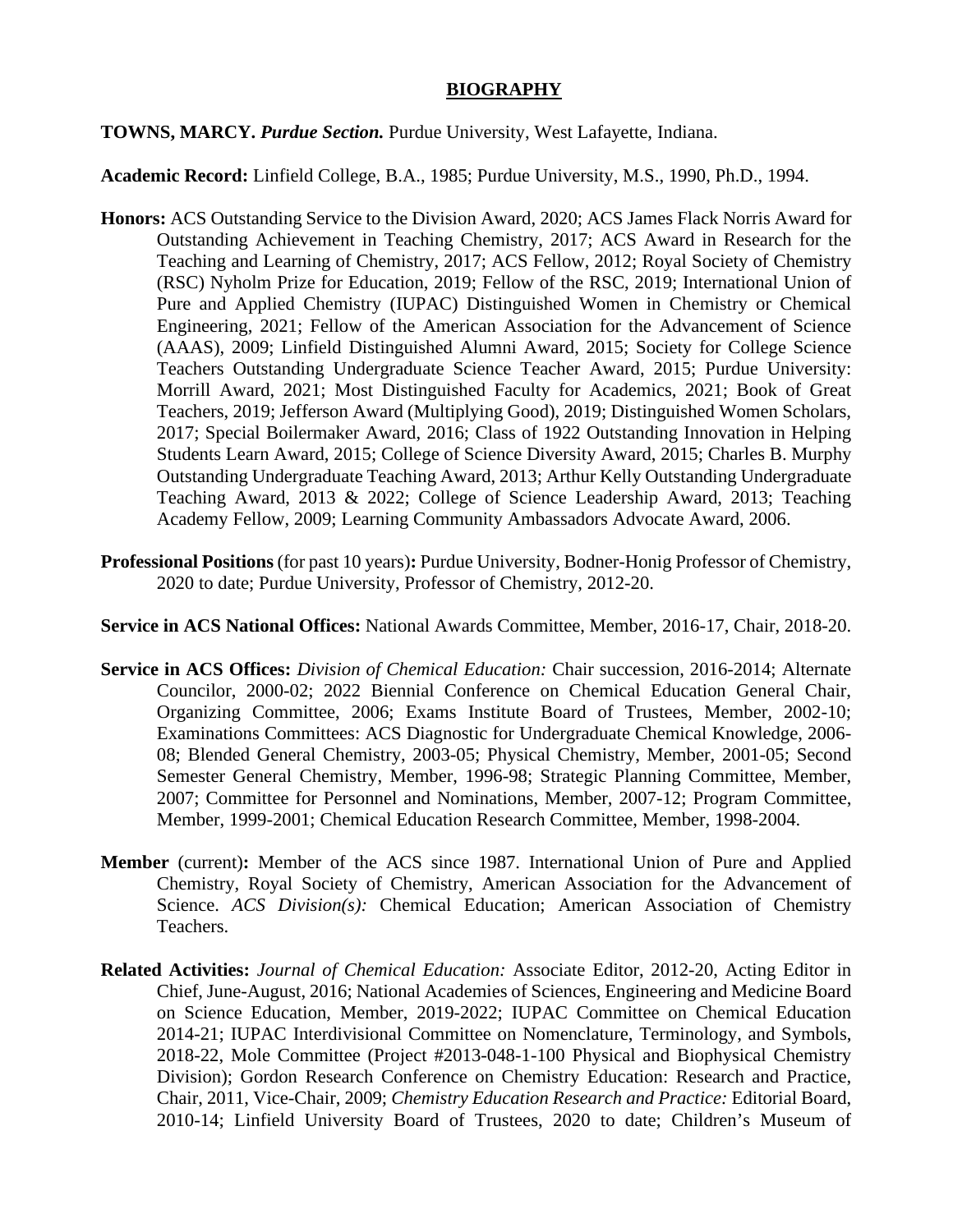Indianapolis-Eli Lilly and Company Girls and Young Women in STEM, Advisory Committee, 2020-21; Transforming Research in Undergraduate STEM Education Conference PI, 2010, 2012, Co-PI, 2017; > 115 publications (2 ACS Editor's Choice).

## **STATEMENT Dr. Marcy Towns**

I have been an ACS member since 1987, when I was a high school chemistry and mathematics teacher in Oregon. Across my career, first as a high school teacher, then as a graduate student, and in academia, the ACS has provided opportunities to share scholarship and innovation, to support and drive forward education in chemistry in K-16 classrooms, and to engage the public in the learning of science. The personal and professional network created through the membership of the ACS allows us the opportunity to collaborate and innovate, to mentor, and to advance the field of chemistry. The opportunity to serve the membership and to be a leader in the most disruptive time that the field has experienced, is what has inspired me to volunteer to run as a nominee for District II Director.

The current pandemic has created new challenges for the ACS that can be addressed leveraging the breadth of expertise this professional society possesses. Chemistry education stands out as one of the most critical priorities as we respond to the needs of students who will be the chemical professionals of the future. ACS has supported members with programming and platforms to share ideas and information about the challenges and opportunities of operating in this environment. For example, I have used resources and webinars from the AACT in our general chemistry program to support and sustain student learning during the pandemic. Continuing to support the Society's efforts in this space is of the utmost importance. These actions support our members and are at the heart of the creating value for members engaged in education.

Education and professional development challenges that have been deepened by the pandemic are also related to the promotion of diversity, equity, inclusion, and respect. The pandemic's disruption to education has lay bare the inequities in the educational systems and has had differential impact on students, parents, teachers, and administrators, depending on the district in which they reside. In the recently published *Call to Action in Science Education: Building Opportunity for the Future*, by the National Academies, they note that the average elementary classroom focuses on science for less than 20 minutes per day and approximately 22% of high school students are proficient in science. It is clear that many students are not engaging in a high-quality science education, and the report notes that this is especially true for students of color and students who live in poverty. Ultimately, the impact is that these students are denied of opportunities in STEM, in our work force, educational environment, and in the public sphere. The ACS can leverage its educational initiatives and activities to support justice, equity, diversity, inclusion, and respect in the classroom and improve science education and chemistry education for all.

In my time as an ACS member, I have had the opportunity to provide a US perspective on key chemistry issues. I was a member of the IUPAC project committee that engaged in a critical review of the proposed definitions of fundamental chemical quantities (project 2013-048-1-100) including the definition of the mole. In November 2021, I had the privilege of speaking at the first Chinese Chemical Society–American Chemical Society Chemical Education Bilateral Forum, Chemical